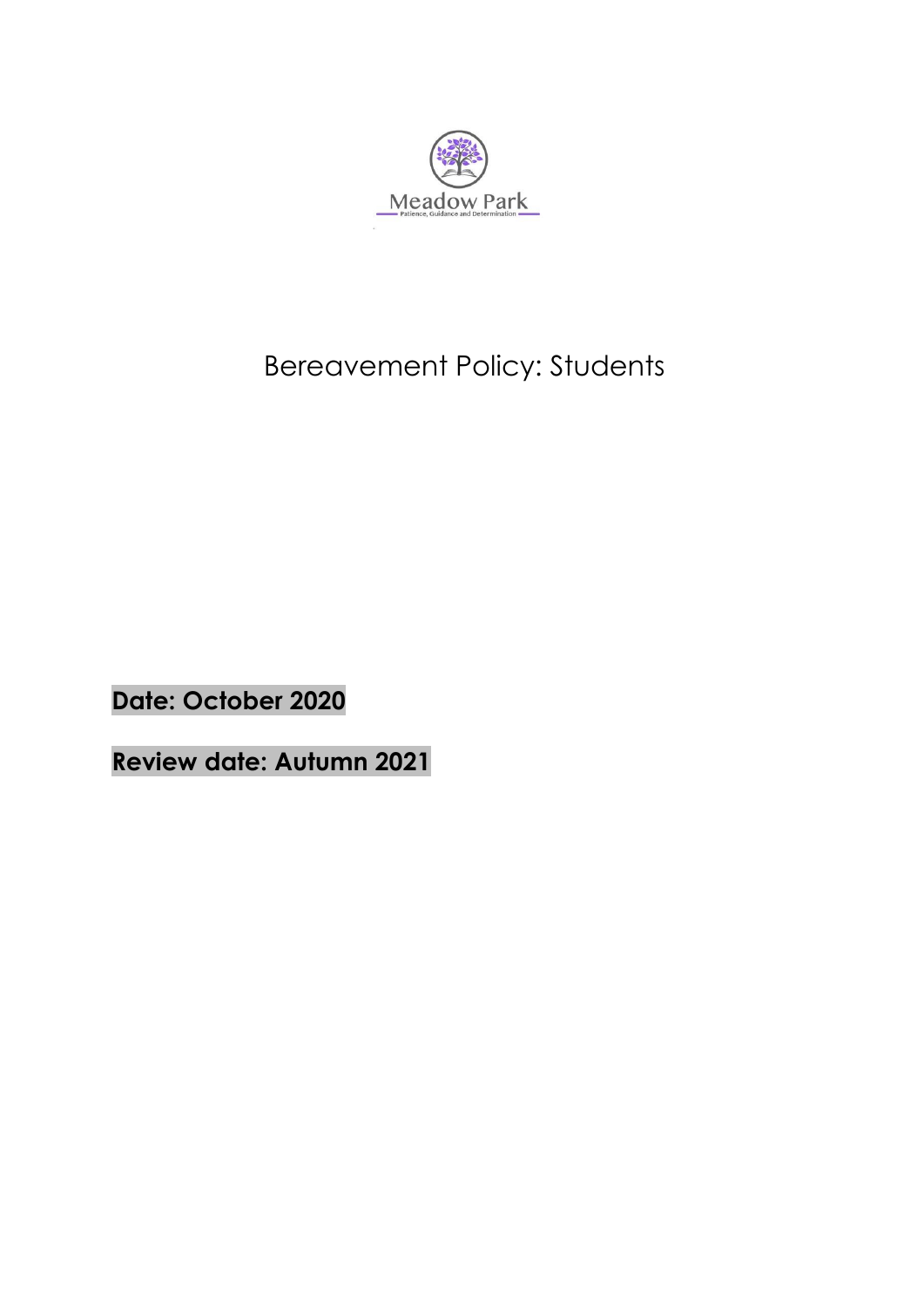# **Contents**

# **Guidelines**

General aims of these guidelines Reactions to grief Use of words Definition of Death

#### **How we can help the child/children with death and grief**

Death of an immediate family member Death of a pupil Death of a member of staff Multiple loss in the school Preparing for a pupil to return to school School as a safe haven Ongoing Remembrance Children's Understanding and Reactions to Bereavement Children of junior school age Grief Reactions Self care for those working with the bereaved

# **KEY POINTS FOR SUPPORTING THE BEREAVED**

#### **School Policy**

The role of the Head teacher and SLT The procedure to be followed in the event of the death of a current pupil and/or the death of a pupil's immediate family member. Additional procedure to be followed in the event of the death of a member of staff

# **Guidelines**

*This safeguarding bereavement policy is intended to reflect our positive ethos*  and contribute to the caring community we wish to nurture. It is hoped it will *contribute considerably to the emotional health and well-being of our school community.*

*The main aim of the policy is to ensure that all pupils and all members of staff faced with bereavement are provided with support.*

This support includes the opportunity for them

- to express their feelings in a safe environment,
- to be given space and time to come to terms with their loss
- and access to specialist advice if necessary.

It is recognised that the situation for the child, young person and/or family will be monitored over time. It is our hope that anyone faced with bereavement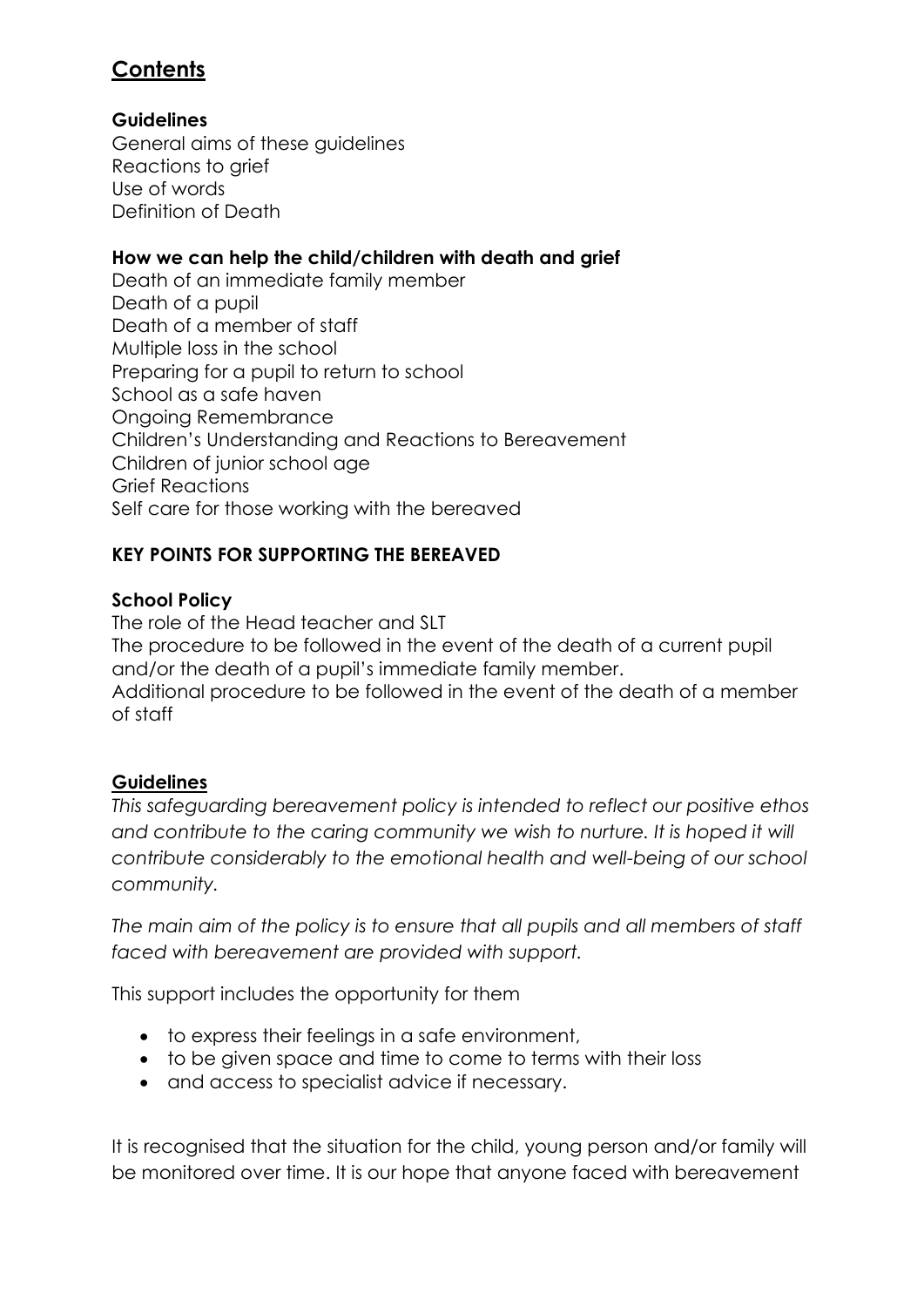will regard our community as a place where children and young people can grow and face the challenges that lie ahead. This, in turn, will contribute to our learning community.

# *Therefore the general aims of these guidelines are***:**

• For everyone to have a clear understanding of what bereavement means and to be aware of the different stages of bereavement.

- To help children and adults cope with bereavement as well as possible.
- To appreciate that everyone will react differently to bereavement.

• To understand that the breakup of a family through separation or divorce is a traumatic bereavement for a child.

• To have in place a course of action agreed upon by staff and the governing body, which is understood by everyone who comes into contact with the children.

# *Reactions to grief:*

- Open distress
- Tears
- Panic
- Withdrawal
- Aggression
- Anxiety
- Fear
- Refusal to co-operate

• Any other signs of stress / change of mood, which may be expressed in unexpected ways

e.g. nervous giggling, stoical bravery, untypical aggression, becoming the class clown, or even total denial.

# **THESE ARE ALL NORMAL GRIEF REACTIONS**

# *Use of words:*

• When talking to a bereaved child about death, the words we use are very important. If death has been referred to as "falling asleep" it is logical for children to become fearful of sleeping or of going to bed. "Loss" implies that something is lost and could be found again.

**Please note**, research has found that children as young as seven can grasp the concept of never returning.

# **Do not say** to a bereaved child –

• "I know how you feel" – you don't.

• "You'll get over it" – they won't, they will learn that life goes on but that it will be different.

# **Do say**

• I care. I'm here, anytime, anywhere. I will cry with you if need be – I will talk about your mum, dad, Nan etc, and we will laugh about your happy memories.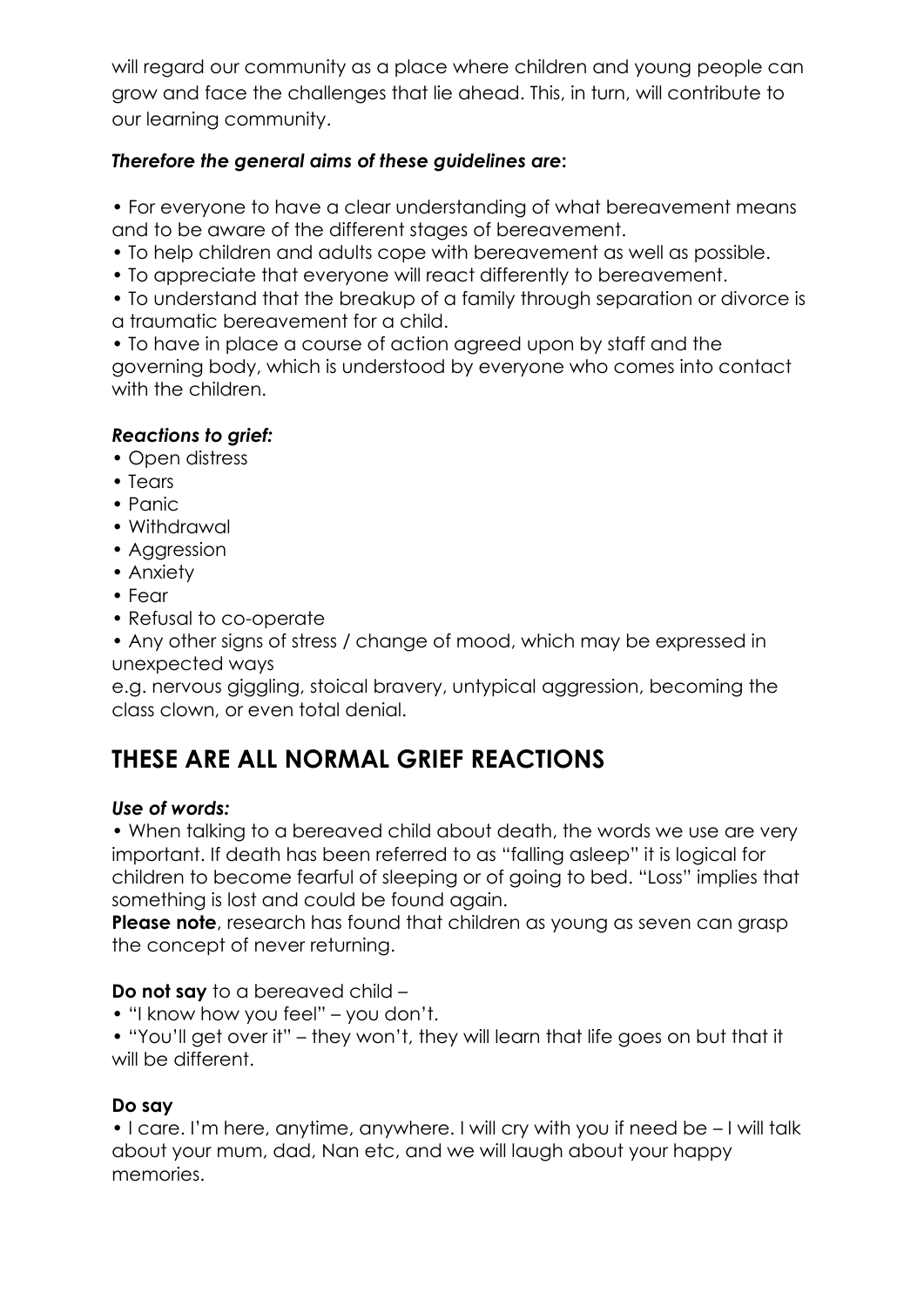I won't mind how long you grieve for – grieving is so natural and acceptable.

• I don't know how you feel but with sharing perhaps I will learn a little of what you are going through. Perhaps you will feel comfortable talking to me – do you want to give it a try?

# *Definition of Death:*

This may be of use with some children.

Death is a natural part of life. All living things – plants, animals and people, are special parts of the natural world. Nature usually gives us long, healthy lives, but not always. Like all other living things though, people grow old and reach the end of their life. This is called death or dying.

#### **How we can help the child/children with death and grief**

#### *Death of an immediate family member:*

Being realistic and honest is the best any teacher or adult can do for a child. No child is taken in by pretend cheerfulness. Be aware of and respect the wishes and beliefs of the family.

Encourage children to express their feelings. Do not tell a child how to feel. Help children use up their feelings in a positive way.

Children learn to mourn by observing others. They need to be warned about different adult reactions and receiving mixed messages.

Emotional pain is catching – be prepared.

Try not to single out a grieving child for special attention. They need to feel part of the class and it helps if you expect them to continue to perform, though obviously at a different level.

#### *Death of a pupil:*

Whilst the issues raised will all apply, the following points should also be noted: Where a pupil has died, the effected class will grieve far longer than the rest of the school. Those who had a close relationship with the deceased will need extra care.

The child's workspace should be left as it is for a while, and should be referred to.

This allows grief to continue in the hearts and minds of the children. The deceased made a contribution to the class and continues to be part of it because of his/her death.

# *Death of a member of staff:*

Children generally believe that teachers / support staff leave the school for other posts or to retire. For most, it is quite inconceivable that they might die whilst still being employed by the school. We as adults have an inbuilt resistance to accepting death, especially if it is someone of our own age or younger. When such an event occurs it is usually extremely traumatic, especially for members of staff forced to deal with their own grief as well as comforting the children. Planning how we as a school would manage such an event is very important.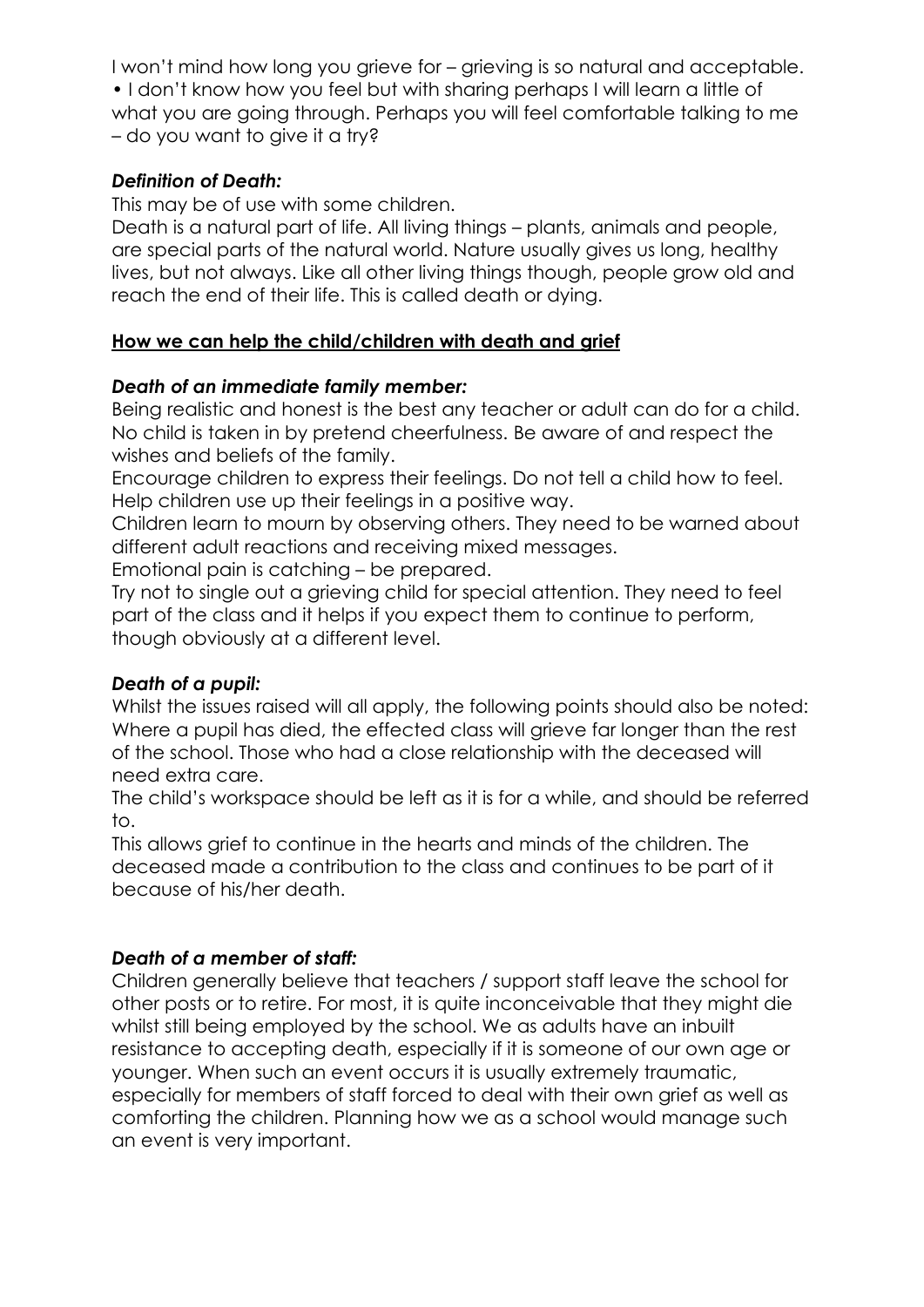#### *Multiple loss in the school:*

Where several children and/or staff die in one accident, staff, pupils, parents, governors, outside agencies and the press, all become entwined. Areas of responsibility need to be very clear. It is essential to gather together all of the facts and details of the accident, and then determine the likely impact on the whole school.

This then has to be dealt with appropriately. In the case of multiple deaths, additional support and resources may well be required. Additional staff may also be needed. In such instances, effective communication channels are essential.

# *Preparing for a pupil to return to school:*

For the bereaved child or member of staff, returning to school will be traumatic. It is essential to pave the way for their return. It is important that everyone in school is aware of what has happened. If everybody knows, and the bereaved person is aware of this, then it should make the situation more bearable. It is also important for everyone to be aware so they can appreciate and make allowances for uncharacteristic behaviour. If staff find a pupil in a distressed state, they will at least be prepared in their own minds as how best to deal with it.

#### *School as a safe haven:*

Whilst it is only natural to show compassion and allow expression to those suffering grief, it is important not to forget that for the bereaved, school, with its routines and rituals, can provide a respite. Death brings unpredictability, fear and uncertainty.

For the bereaved, family life at this traumatic time can be particularly distressing, routines upset, relationships strained, and the future uncertain.

# *Ongoing Remembrance:*

It is important to remember that anniversaries often spark a revival of feelings associated with the initial bereavement. The family and close friends will remember the deceased person's birthday, as they will the anniversary of the death. Siblings in school will be particularly vulnerable at these difficult times. Staff should be made aware of such dates in order that they may react with the necessary sensitivity and respect.

#### *Children's Understanding and Reactions to Bereavement:*

One of the most painful stresses with which a child has to cope is the loss of a parent, a close family member or a friend. Children grieve, they experience pain and sadness but they eventually need to detach their feelings from the deceased just as adults do.

Research shows that children do understand death from an early age. This develops from a belief in the reversibility of death in the pre-school years, to a gradual understanding of death's finality and irreversibility. Children's understanding of death develops alongside their cognitive development; it may occur at different speeds, but the sequence appears to be the same in the majority of children.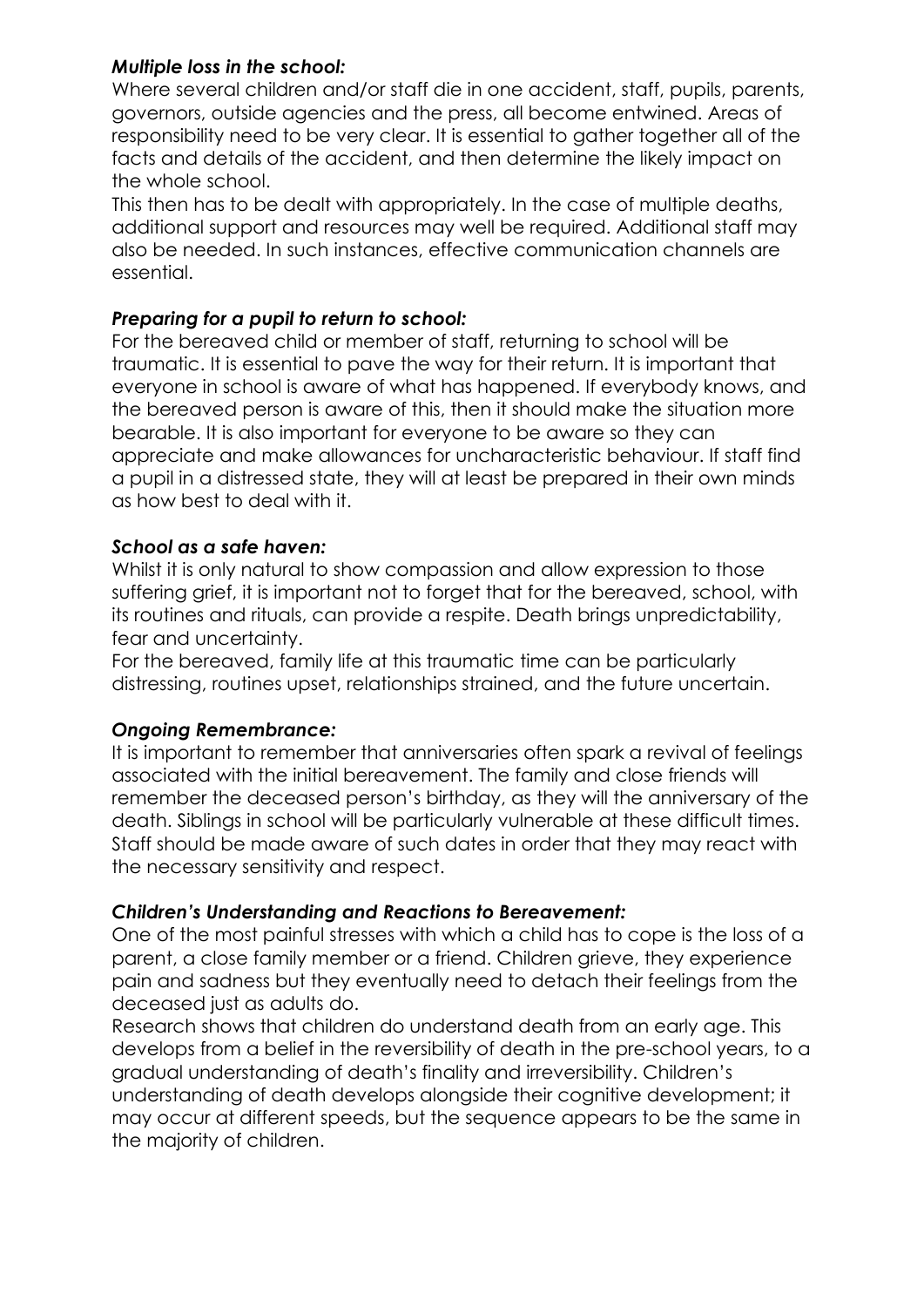#### *Children of junior school age*

During this time children begin to understand the permanence and irreversibility of death. They know the person is gone and will not return. They understand that death means the cessation of all bodily functions and can be as a result of external causes, such as accidents or an inner process such as illness. Although interested in finding out and understanding the real process involved in death, they may still at times use magical thinking. For example, although they know the body of the person has been cremated they may still believe they can converse with the dead person and insist that he/she can see, hear and influence them. Adults in the home can exacerbate this by using the deceased person as a threat or way of controlling a child, especially if they are finding it difficult to discipline them effectively, due to their own grief. This can frighten and add to the child's feeling of guilt and inadequacy,

thus preventing them fully accepting both the reality and the emotional impact of their loss.

These children begin to be aware of other's feelings and can show empathy to those also affected by the loss. Sometimes their concern for a remaining parent can prevent them from showing their own grief and they take on an adult pseudo role, which can prevent them from mourning themselves.

#### *Grief Reactions:*

Junior school age children may show some of the grief reactions of much younger children, such as bed-wetting. They may also suffer with eating or sleeping problems. They can become irritable and show aggression towards other children and adults, or may simply become clingy and show separation anxiety.

Some of these behaviours can be aggravated by their fear for the physical safety of the remaining family members. This may result in the child not wanting to leave the family home. It is also common for these children to develop psychosomatic illnesses, headaches, sickness and diarrhoea. These problems can disrupt their school attendance, resulting in a fall in academic learning. Due to peer pressure, children may be less able to express their feelings. It is very important for them to appear the same as the others, signalling the message that they are not grieving and therefore do not require support. Unless the process of grieving is completed however, they may have difficulties in developing future relationships, leading to potential emotional and social problems in later life.

Children need both the opportunities to be able to express their grief without fear of being ridiculed by their peers, and the chance to forget at times and get on with their normal daily activities.

A teacher dealing with children of junior school age should remember that many children might have difficulty in being able to verbally express their feelings adequately. It is therefore not uncommon to observe behavioural outbursts, fighting with other children, tantrums or hysterical crying. This tends to happen more at playtime and in situations that are less structured and controlled. This needs to be dealt with in a sensitive but firm way, thus providing both the bereaved and the other pupils with a sense of security in the fairness, consistency and stability of school discipline. Teachers should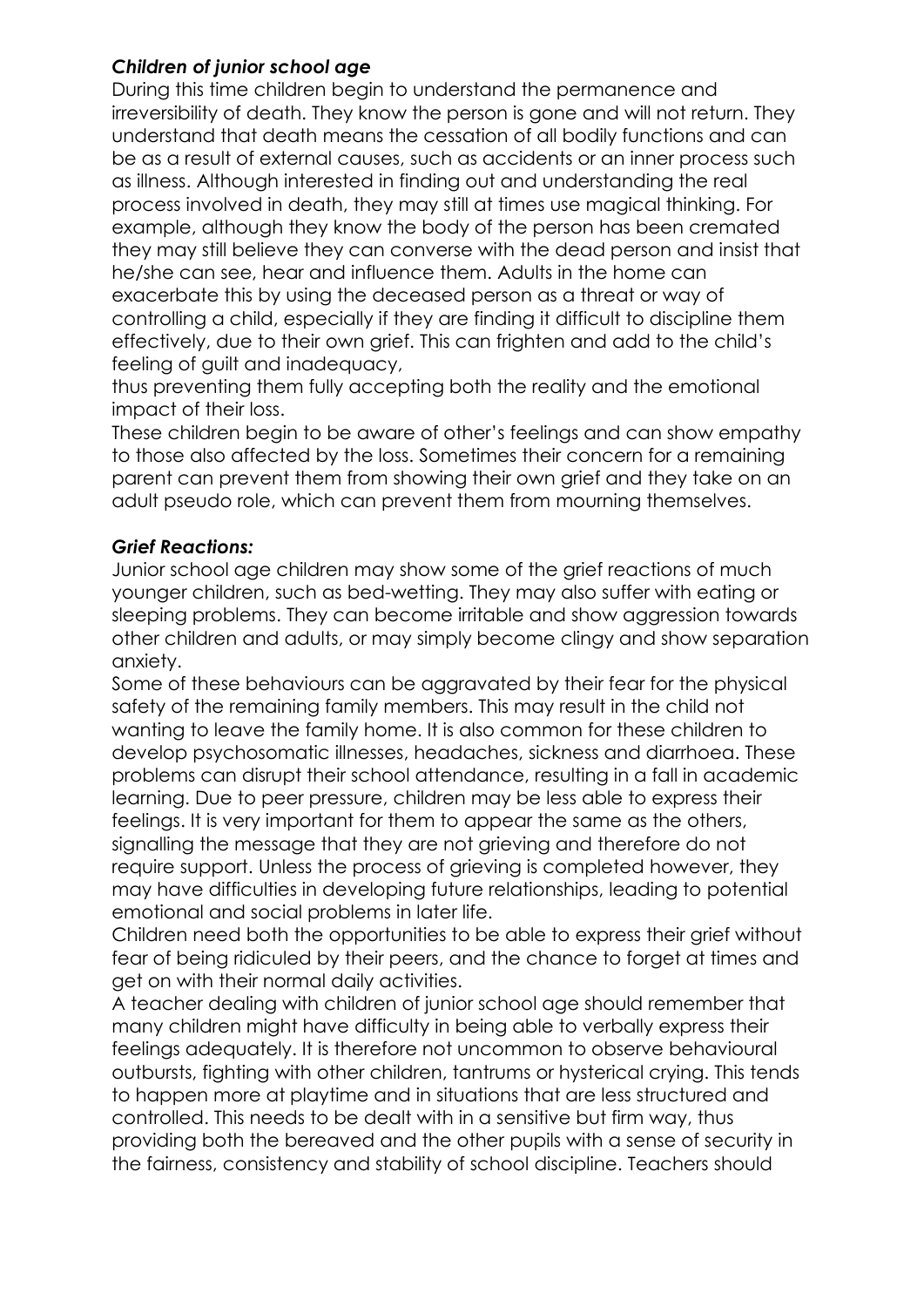also be aware that although instinctively they may wish to give special attention to a bereaved child, this can cause resentment among their peers, potentially leaving them more vulnerable.

#### *Self care for those working with the bereaved:*

It's easy to overlook the stresses and anxieties placed on those dealing with the bereaved. In many instances these can be quite exacting and yet because our sympathy and attention naturally rests with those grieving we can easily forget the emotional weight resting on the shoulders of those offering support.

The following points are worth bearing in mind.

Anticipate possible reactions you may experience with grief and loss. Each one of us is likely to react differently depending on our age, personality, cultural and religious backgrounds. If you are ever unsure about how you should react to others' grief, honesty is always the best line of approach. Try to accept that you may experience emotional reactions yourself. Such an event might trigger thoughts of your own past grief experiences. You may find yourself doubting your own abilities. It is not unusual to experience existential thoughts and find yourself querying life's injustices, questioning perhaps your own beliefs.

Panic attacks and worries about death – your own, or perhaps that of your family – may also become a preoccupation.

Try to accept that giving such support can affect you in ways perhaps you had not considered. Normally these reactions will subside after a few days or weeks but if they persist do not be afraid to ask for professional support. Never take on too much. If you find that you are having difficulty in managing to cope, look to other support – a partner, friend or colleague.

# **It is important to remember that you alone cannot carry other people's grief.**

#### **KEY POINTS FOR SUPPORTING THE BEREAVED**

- **Offer support, but don't be obtrusive.**
- **Share grief.**
- **Allow discussion.**
- **Allow expression.**
- **Talk openly but honestly about the person who has died.**
- **Be aware of other people's beliefs and values.**
- **Reassure those who feel that they are in some way to blame.**
- **Be honest with explanations.**
- **Be compassionate but firm.**
- **Be prepared to ask for extra help if needed.**
- **Expect regression.**
- **Never avoid the bereaved.**
- **Never pretend life will be the same.**
- **Never put a time limit on how long you expect the grieving period to last.**
- **Be honest at all times.**

**School Policy**

**The role of the Head teacher and SLT**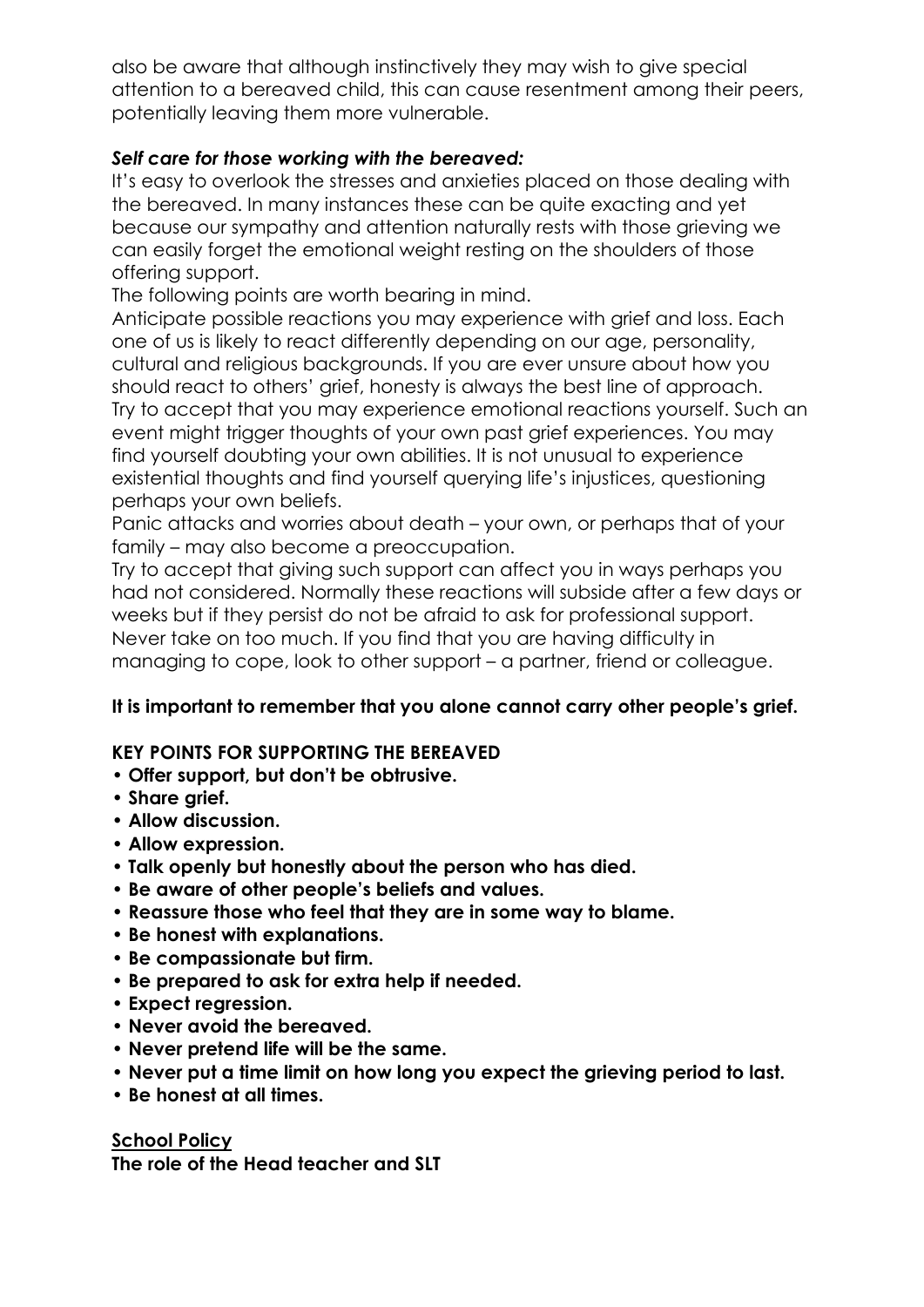In the event of the death of a pupil, a member of staff or a multiple loss within the school, the Head would obviously take control of the situation and ensure that the following points are remembered.

Inform **all** members of staff, including teaching, non-teaching, kitchen staff, and site manager. And School Governors. If it is felt necessary (possibly because it is the weekend or holiday time) this should be by telephone. Otherwise an immediate staff meeting at the earliest possible time, perhaps with the support of their Leadership Team.

Arrange a set time, agreed by all staff, for teachers to inform their class what has happened. It is very important to agree on exactly what is to be said.

Make as much Learning Facilitator, Mentor and Therapeutic staff time available as much as possible to be distributed throughout the school. Time must be allowed for different reactions to be accommodated.

Consider whether absent pupils need to be informed.

Organise supply cover

Update the school website, write a newsletter to parents – should be on the first day. Give the basic facts, as would have been given to the children and alert parents to the possible distress their children will be feeling.

Deal with the media, if necessary. It is imperative that only the Head teacher/Deputy performs this role.

Remain in discreet contact with the deceased family, to ensure their wishes are respected.

Keep all staff, ex-members of staff and anyone else closely involved with the school, fully informed of any funeral arrangements / memorial service.

In the immediate future – remember to fully inform any supply staff, students on teaching practice and any parent helpers, of the situation.

Keep all staff up to date with any further information – regular, or if necessary even daily staff meetings may be held.

If need be to contact the school's religious contact member in order that they advise the senior management and to offer support as required

Lead a specially prepared assembly, after the children and staff have all been told.

Arrange for extra pastoral care / counselling, if it is felt necessary.

Be responsible for arranging a memorial service or setting up of a permanent memorial – planting a tree, special award, seat/bench. This will encourage forward thinking.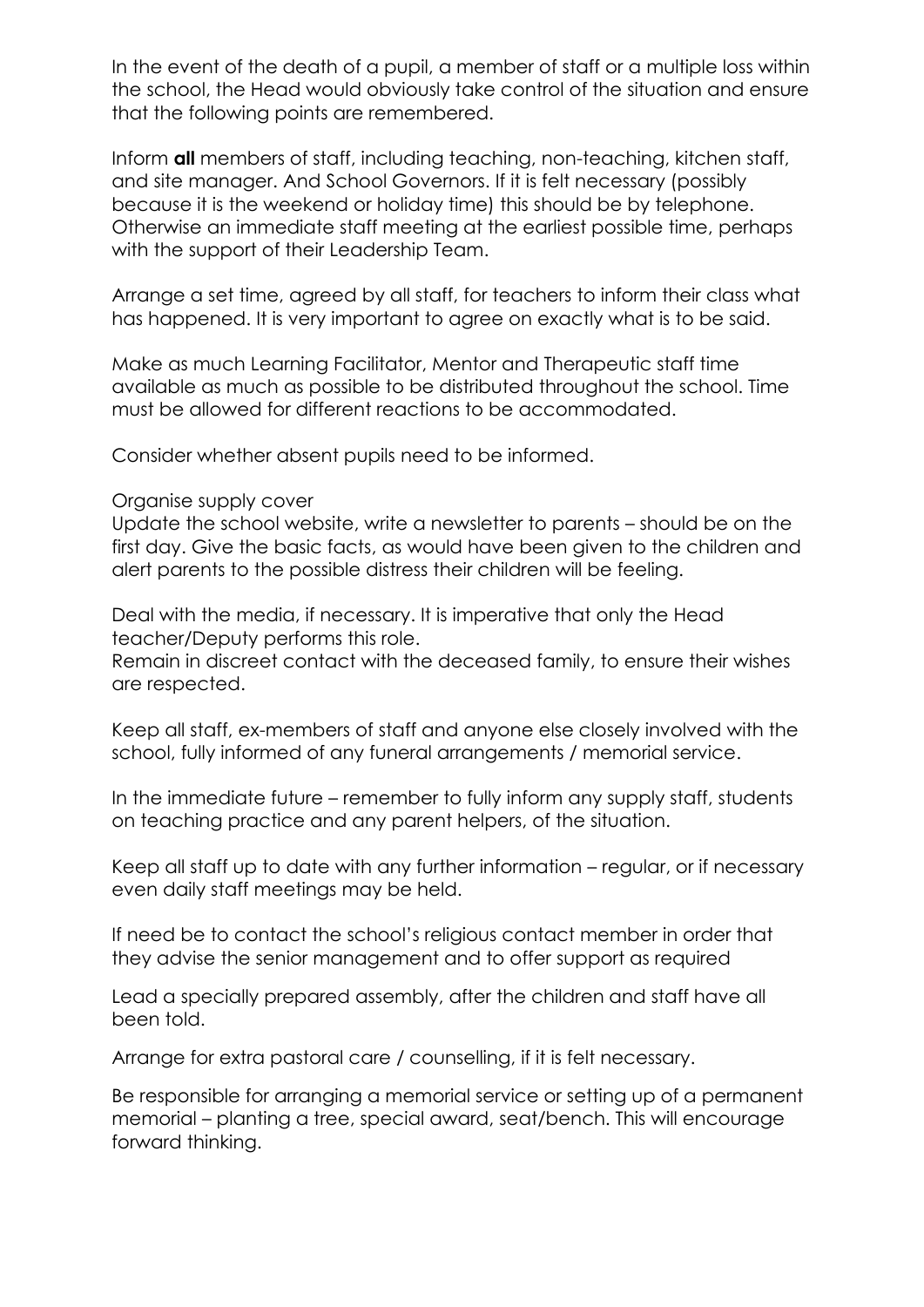#### *Procedure to be followed in the event of the death of a current pupil and/or the death of a pupil's immediate family member.*

Head teacher to inform class teacher and Learning Facilitator immediately. Head teacher to arrange an immediate staff meeting for all teaching and nonteaching staff – **everyone** must be included.

Facts must be made as clear as possible and it should be decided at his meeting, exactly what all the children will be told.

Class to be told as soon as possible, by own class teacher.

Teacher to be responsible for telling any children who are absent.

Rest of school to be told by their own class teacher at an agreed time. This should be before any breaks or play times, which can be re-arranged if necessary.

# *Additional procedure to be followed in the event of the death of a member of staff*

Head teacher to arrange an immediate staff meeting for all members of staff.

It is vital that everyone is present at this meeting.

An early morning assembly is a good time for this, enlisting the help of Deputy/Senior Leaders.

As above, the facts must be made clear and it should be decided at this meeting exactly what the children are to be told, and when.

Obviously some members of staff will be more distressed than others and some may not be able to return to class immediately. It will be the responsibility of the

Head teacher to make any arrangements to allow the staff some time to themselves, should they need it.

# At Meadow Park School we place value on -

B Bereavement support. Bereaved children are entitled to receive the support they need.

E Expressing feelings and thoughts. Bereaved children should feel comfortable expressing all feelings and thoughts associated with grief, such as anger, sadness, guilt and anxiety and to be helped to find appropriate ways to do this.

R Remembering th<u>e person who has died.</u> Bereaved children have a right to remember the person who has died for the rest of their lives if they wish to do so. This may involve re-living memories (both the good and the difficult) so that the person becomes a comfortable part of the child's continuing life story.

E Education and information. Bereaved children are entitled to receive answers to their questions and information that clearly explains what has happened, why it has happened and what will happen next.